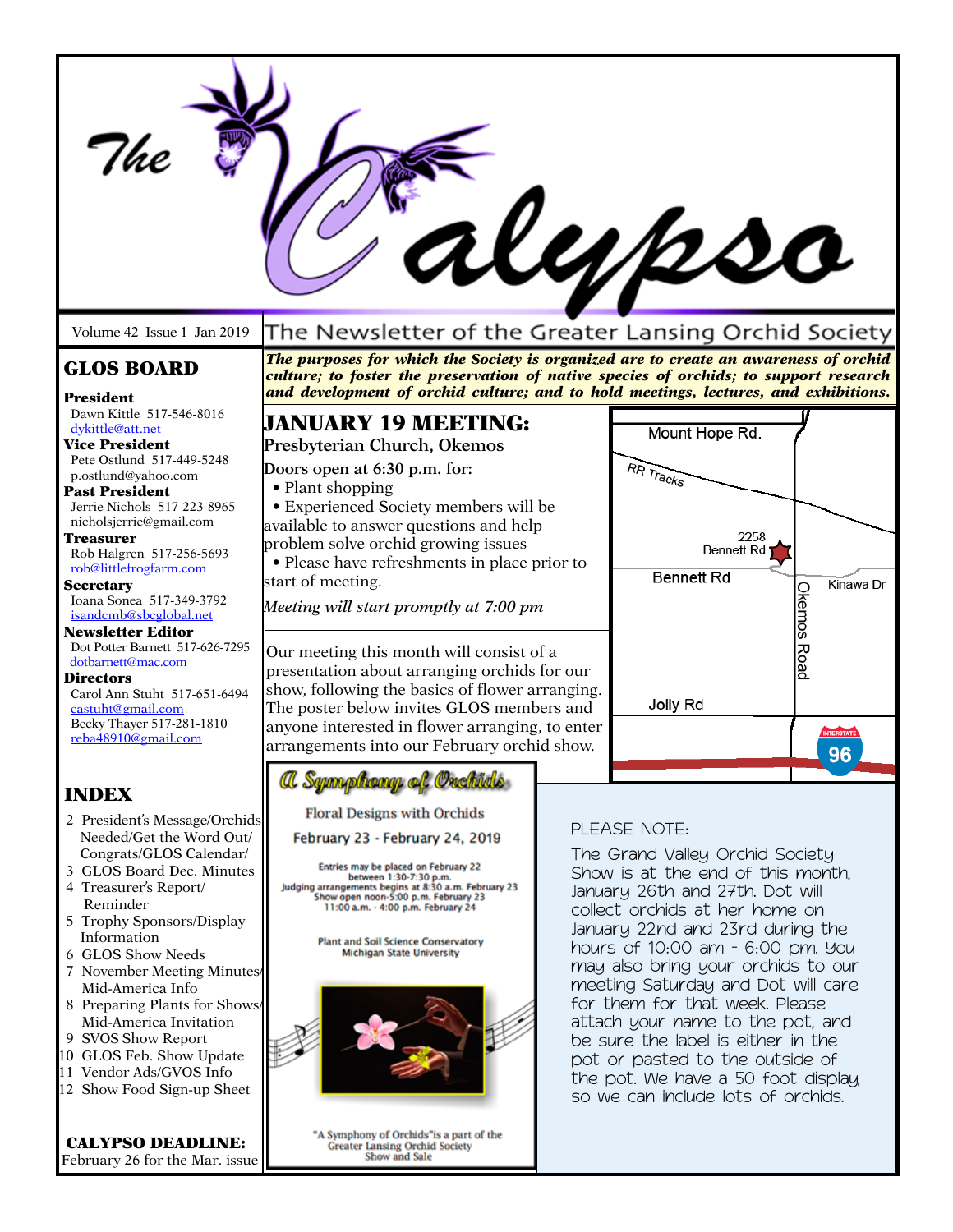# PRESIDENT'S MESSAGE -- Dawn Kittle

Wasn't that an interesting and engaging presentation from Allen Black in November? It never ceases to amaze me, the many varieties of orchids that exist. Our January 19th meeting will feature flowers in use (flower arranging). This is just in time for our Show in February.

The show is coming along swimmingly. But with Pete Ostlund in charge how can it be any other way? This year should be bigger with more vendors and exhibits. The Mid-America Orchid Congress and their main activities will be held at the Crowne Plaza Lansing West, 925 S. Creyts Rd., Lansing, MI 48917. Here's hoping that we will acquire more members as a result of our show

Our meeting place will stay the same until a committee finds us another one and/or we decide to just stay at our present abode. If anyone is interested in being on the committee for looking for another meeting place, please let me know or tell me at the January meeting.

# ORCHID FLOWERS NEEDED

Marilyn Lee's colleagues in the Michigan Garden Clubs, Inc. will be in charge of the orchids-in-use competition in our Show for the second consecutive year – they volunteered to take on this role to honor Marilyn's memory. Since flower arrangements in that competition must include orchid blossoms, they need orchid flowers for those arrangers who do not have access to any. Many genera of orchids hold up well as cut flowers: cymbidiums, phalaenopsis, sprays of oncidiums, sprays of dendrobiums, to name just a few. If you will have orchid flowers that you are willing to cut, please contact Jenny Bond ([jbond@msu.edu](mailto:jbond@msu.edu); 517-676-2676) to make arrangements to get the flowers to her. She needs to hear from you by Saturday, February 9th, please.

Note: in the orchids-in-use competition as in the competition for orchids and for orchid displays, the term "class" is equivalent to "category" so that similar flowers, displays, arrangements, etc. compete with one another. E.g, white cattleya blossoms compete with other white cattleya blossoms, but not with lavender cattleya blossoms.

# **GETTING THE WORD OUT** - submitted by Peter Ostlund, Vice President/Show Chair

The Society has approximately 100 members. All of us can help publicize our Orchid Show! We have lined up a large roster of orchid vendors, who provide the bulk of the funding of our Show with their fees for sales tables. It is essential that the Show get many visitors who may buy many orchids from our vendors.

In addition to the excellent TV commercials that Pete Porciello obtains for us through the services of King Media, I urge all of you to do whatever you can to publicize our Show. So we do not duplicate each other's efforts, please let Ioana Sonea ([ioanamsonea@gmail.com](mailto:ioanamsonea@gmail.com)) know what you have done or are doing. Ioana has taken on the job of publicizing the Show in the free community calendars in both The Lansing State Journal and also in The Towne Courier – the weekend before the Show and the weekend of the Show.

If all of us invite a few of our friends, neighbors and relatives, imagine how many visitors our Show might garner! Included in the December newsletter is a postcard designed by Dot Potter Barnett for this February's Show (you'll also find it on our website). It is a simple matter to email folks with the postcard attached and invite them to the Show. The actual postcard will be available at our meeting. Please take some and spread them around. Thanks for helping.

# *Congratulations Jim Heilig!*

Jim received a total of 11 Habenaria awards this fall...you can see them here: <https://www.paccentraljc.org/2018.htm> You will need to scroll down, and click on the thumbnail to see a larger picture of each flower.

→ Thank you to Pete Ostlund, Dawn Kittle, Jerrie Nichols, Ioana Sonea and Dottie Winter for November meeting refreshments. Tammy Scherer, Jim Churn and Ioana Sonea will provide refreshments in January.

# GLOS CALENDAR OF EVENTS

**→ January 19** - GLOS General Meeting - Presentation on flower arranging by Jenny Bond

→ January 26 - 27 - Grand Valley Orchid Society Show at the Frederik Meijer Gardens in Grand Rapids

→ February 23 - 24 - Greater Lansing Orchid Society Show and Sale

- ➜ February 22 24 Mid-America Orchid Congress, Crowne Plaza Hotel, Lansing
- → March 16 17 Ann Arbor Orchid Society Show at Matthaei Gardens in Ann Arbor

➜ No orchid judging at Matthaei February 16th. The Great Lakes Judging Center has moved its February judging to the Greater Cleveland Orchid Society Show in Cleveland.

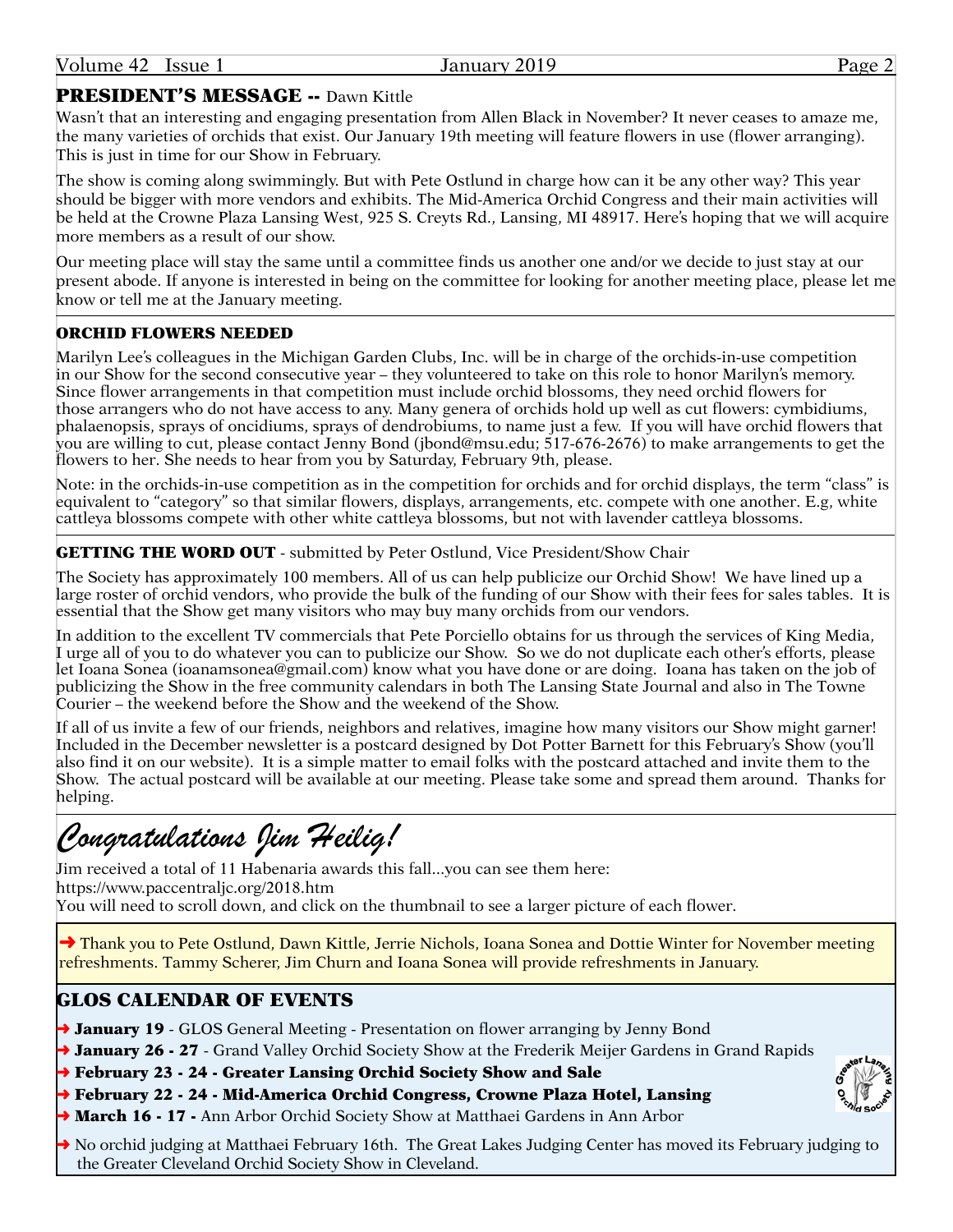# GLOS BOARD MEETING MINUTES, December 6, 2018 - Submitted by Ioana Sonea, Secretary

Dec 6th GLOS board meeting, held at the Universalist Unitarian Church, 5509 S Pennsylvania Ave, Lansing, MI 48911. Please note that the Oct 4th meeting was cancelled due to lack of a quorum.

Present: Doris Asher, Dot Barnett, Dawn Kittle, Pete Ostlund, Ioana Sonea, Carol Ann Stuht, Becky Thayer, Jack Shumaker

Meeting called to order by President Dawn Kittle at 7pm. Membership report (Doris Asher).

- Since the Oct 4th meeting, received two renewals: for Virginia Fila and one for Sharon Debar (for next year, not this membership year).
- We currently have 105 members in 91 households. At this same time last year, we had 92 members in 79 households
- Life Members: 40 (38.1%)
- Households getting Calypso electronically: 73 (79.1%)
- Households needing paper copies: 19 (20.9%), at a cost of \$125.40. This amount is partially offset by donations that some paper members contribute (requested on dues form). Costs are: Copying:  $$.60$  each x 6 issues =  $$3.60$ /household/year
	- Copying plus postage:  $+$  \$.50 stamp = \$1.10 each x 6 issues = [\\$6.60/household/year](6.60/household/year)
- Dawn Kittle suggested reviewing the recent MAOC report on recruiting new members. Doris Asher stated the document will soon be available for review.

Treasurer's report. Rob Halgren could not attend, but submitted a report (attached, note correction).

- Income for the period between Sept 15 and Dec 1: \$378
- Expenses for the period between Sept 15 and Dec 1: \$1002.24
- Net expenses: \$624.24

GLOS 2019 Show report (Pete Ostlund).

- Vendors and exhibitors have all responded, except for Northwestern Michigan Orchid Society (Traverse City), which will be accommodated if they show up.
- Need 2 tables for the Information table (lots of books to sell); need to figure out where to place them since there are more displays than usual. After much discussion, the best option seems to be in the Conservatory, in a new location against the south wall between the AAOS and Windswept in Time displays. (Note: Dan Bulkowski, Greenhouse manager at MSU, confirmed that this would be ok on Dec 7th).
- Volunteers for show setup and take down: the usual people have volunteered. The following areas could use more help:
	- o Friday afternoon to help vendors and exhibitors bring their plants in
	- o Saturday, most vendors would really appreciate some help from knowledgeable orchidists, particularly during judging. Vendors are often judges and can't be in 2 places at once; they are also human and need a break from time to time.
- Judges have been invited by Doris Asher. Additional judges attending the MAOC will be added to the roster once MAOC registration has been completed.
- Clerks: Doris Asher will send out a call for volunteers towards the end of December; attendees at MAOC may also help clerk.

Discussion of possible sources of cut orchids for the Orchids in Use displays (Dennis Seffernick

- and Mikel Lienhart are possible sources of Cymbidiums)
- Jack Shumaker suggested having a flyer about GLOS handy: attendees at SVOS appreciated that rather than waiting in line to talk to people at the info table.

Upcoming general meetings

- January: Flower arrangements. Jenny Bond and Sue Wittick will present. Format not determined (presentation vs workshop?). Will they need cut flowers? Refreshments for that meeting will be provided by Tammy, Jim and Ioana
- March: coincides with AAOS show. TBD. Suggestions: Jerrie Nichols or Rob Halgren on repotting, or Orchid care 101 (in view of new members that often attend this meeting), or possibly several workstations with different topics?
- April: church not available on April 20, meeting must be 4/7 or 4/27. Mikel Lienhart on Cymbidiums.
- May: T.J. Hartung on Mexican Orchids
- June: Janet Lamborn on Orchid Viruses. She will also sell virus detection kits.
- July: GLOS annual picnic will be on July 27 to avoid conflict with GL judging on 7/20. Same location. Dot will reserve. Continued on p.4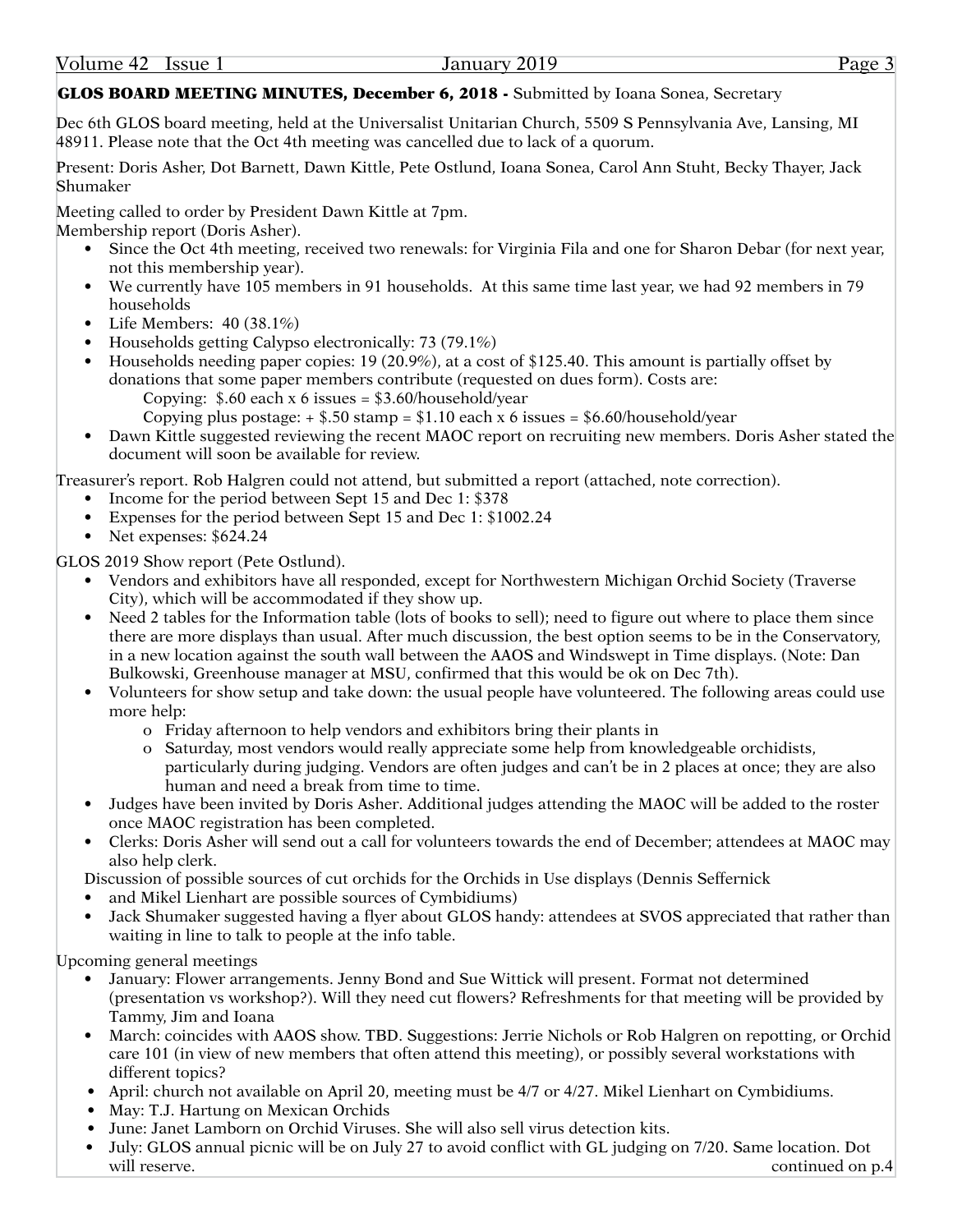# GLOS BOARD MEETING MINUTES, continued

- August: possible speakers include Joe Peterson, Sandy Ohlund, Tom Kalina
- September: perhaps Gary Meyer on Dracula Orchids. Will share costs with AAOS: he may come in November rather than September (to be determined)
- October: All-State Annual meeting.

Away shows

- Grand Valley Orchid Society, at Meijer Gardens. Setup and take down: Dot, Pete O and Carol Stuht. There has been a lot of construction, and access to the show site has changed.
- Ann Arbor Orchid Society

## New meeting site

The Dec 6th board meeting was held at the Universalist Unitarian church to explore its possible use as a meeting place, in view of the increased rent at the Bennett church (from \$50 to \$100 starting with the November 2018 meeting). The site is well set up for presentations, but the step arrangement would make it difficult and potentially unsafe for socializing or for members with mobility issues.

A motion to continue at the Bennett church for the time being and to form a committee that would actively seek other locations was made. Board members voted unanimously to accept the motion. Both churches will be contacted, and the additional payments for meetings at the Bennett church will be made ASAP.

Г

Next board meeting will be held at Ioana's place on February 7th. Supper at 6:30pm, meeting starts at 7pm.

Meeting adjourned at 8:14pm.

| <b>TREASURER'S REPORT - submitted by Rob Halgren</b>          |                                                       |  |
|---------------------------------------------------------------|-------------------------------------------------------|--|
| Treasurer's report: Dec 1, 2018                               | <b>REMINDER: WEAR YOUR BADGE -</b>                    |  |
| Period since 9/15/2018                                        | <b>GET EXTRA RAFFLE TICKET</b>                        |  |
| Income:                                                       | A message from the GLOS Membership Committee          |  |
| Dues: \$28                                                    | (Doris Asher, Chair; Dot Potter Barnett, Member)      |  |
| 8.00 - Fila                                                   | Your Society's Membership Committee has changed       |  |
| $20.00 - Debar$                                               | the way we handle the GLOS name tags -- members       |  |
| Raffle income (two meetings)                                  | are responsible for their own name badges.            |  |
| 109.00                                                        | As an incentive to wear the name tag, which is very   |  |
| Silent auction (two meetings)                                 | nice for visitors and for those of us with failing    |  |
| 91                                                            | memories (!), anyone who wears the badge AND          |  |
| Trophies (2019)                                               | purchases even one raffle ticket at \$1.00 per ticket |  |
| Pete Porciello -25                                            | will get a complimentary raffle ticket.               |  |
| Dot Barnett - 25                                              | Wear your badge to January's meeting. Let's help      |  |
| Pete Ostlund -25                                              | everyone greet everyone by name by wearing a name     |  |
| Julie Bishop - 25                                             | tag.                                                  |  |
| Andrea Bishop - 25                                            | Wear your Society name tag. Get an extra raffle       |  |
| Rob Halgren -25                                               | ticket!                                               |  |
| Total Income: \$378                                           | If you cannot locate your badge, please let Doris or  |  |
| Expenses:                                                     | Dot know. Dot will make you a new one.                |  |
| 125.00 October Meeting (Jack Schumaker)                       | When you are at our February                          |  |
| 542.24 Allan Black (November speaker)                         | <b>Show, please wear your Society</b>                 |  |
| 297.00 Dot Barnett - Show postcards                           | name badge so that our visitors                       |  |
| 18.00 Dot Barnett - website renewal                           | know you are someone whom they                        |  |
| 20.00 SoM - NPC Filing fee                                    | can ask for help.                                     |  |
| Total Expenses: \$1002.24<br>Net Expense for period: \$624.24 |                                                       |  |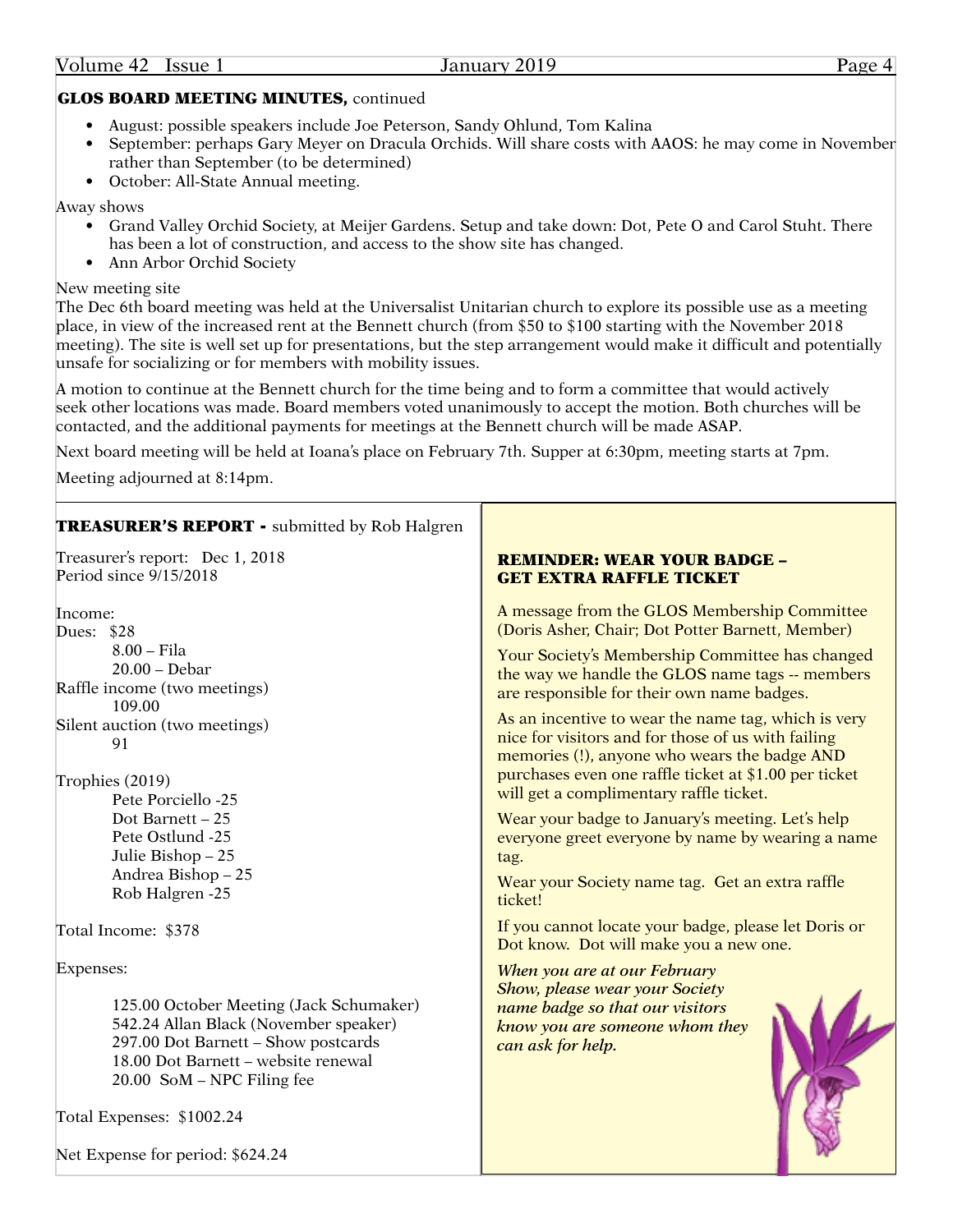GLOS MEMBERS SHOW THEIR GENEROSITY – 2019 SHOW TROPHY SPONSORS - submitted by Doris Asher

Once again, Society members have come through, underwriting ALL of the trophies for our Show this February! The trophies will be prepared by Larry Galdes. Our Show will also award five trophies underwritten and provided by the Mid-America Orchid Congress – MAOC will be holding their spring meeting at the Crowne Plaza Hotel on Creyts Road in Lansing the weekend of our Show. Those trophies:

The Mid-America Trophy — Most Outstanding Exhibit Staged by an Affiliated Society of The Mid-America Orchid Congress.

The Henry C. Holmes Award —Best Oncidium Alliance Plant in Show.

The Delbert Lowell Jacks Award — Best Specimen Plant in Show.

The F L Stevenson Award —Best Pleurothallid Alliance Plant in Show.

The Fox Valley Award — Best Cypripedium Alliance Plant in Show. To be awarded to the plant receiving the highest AOS award, or to the best of the Cypripedium classes if AOS no award.

Many of these wonderful sponsors have already paid the Society for their sponsorships. If you have not yet had the opportunity to do so, you can save yourself expensive postage by paying Treasurer Rob Halgren in person at our January meeting. A check or cash is equally welcome – the cost is \$25.00. Checks payable to GLOS may also be mailed to Rob Halgren, Treasurer, 2100 Grovenburg, Lansing, MI 48911..

Thank you, donors, very much.

This year's sponsors are:

| <b>Trophy</b>                                 | <b>Sponsor</b>                                                |  |
|-----------------------------------------------|---------------------------------------------------------------|--|
| Exhibits, Open                                | Pete Ostlund                                                  |  |
| Exhibits, Society                             | Pete Porciello                                                |  |
| Exhibits, Amateur                             | Anonymous GLOS Members                                        |  |
| Cattleya Alliance                             | Andrea Bishop                                                 |  |
| Cypripedium Alliance                          | Dot Potter Barnett                                            |  |
| Phalaenopsis                                  | Julie Bishop                                                  |  |
| Vanda and Ascocenda                           | Diane Zoeller                                                 |  |
| Brassia and Miltonia                          | Mary Henman                                                   |  |
| <b>Oncidium Alliance</b>                      | Don and Jane Farrelly                                         |  |
| Cymbidium Alliance                            | Dawn Kittle (in memory of Sherwin Kittle & Betty Jane Harvey) |  |
| Dendrobium Alliance                           | Michael Henderson                                             |  |
| Pleurothallid Alliance                        | Lynn O'Shaughnessy                                            |  |
| Alex Challis Memorial Miscellaneous Genera    | <b>Littlefrog Farm</b>                                        |  |
| Specimen Plant                                | Jerrie Nichols                                                |  |
| Art (Excluding Photography)                   | Harry & Dottie Winter                                         |  |
| Photography                                   | Carol Ann Stuht                                               |  |
| Marilyn Lee Memorial Orchids in Use (Amateur) | Jim Heilig                                                    |  |
| Orchids in Use (Professional)                 | Tammy Scherer & Jim Churn                                     |  |
| Don and Kris Garling Memorial Best of Show    | Jan Szyren                                                    |  |
| AOS Show Trophy - Outstanding Exhibit         | <b>Greater Lansing Orchid Society</b>                         |  |

# GLOS FEBRUARY SHOW INFORMATION - submitted by Bill Cadman, Display Chair

Our GLOS 2019 Show is quickly approaching! I will be coordinating the construction of our club display this year. We typically set up a 75 square foot display, which means we need lots of blooming orchids. If you're willing to loan your healthy and pest free orchids in flower we would love to use them – please send to me the names of the plants you'll be sharing by the evening of Wednesday, February 20, 2019. Plants will need to be brought to the conservatory where our show is held Friday before Noon (Feb. 22, 2019). If you have any questions, send an email to me: [billc377@yahoo.com,](mailto:billc377@yahoo.com) or call 517-484-3406.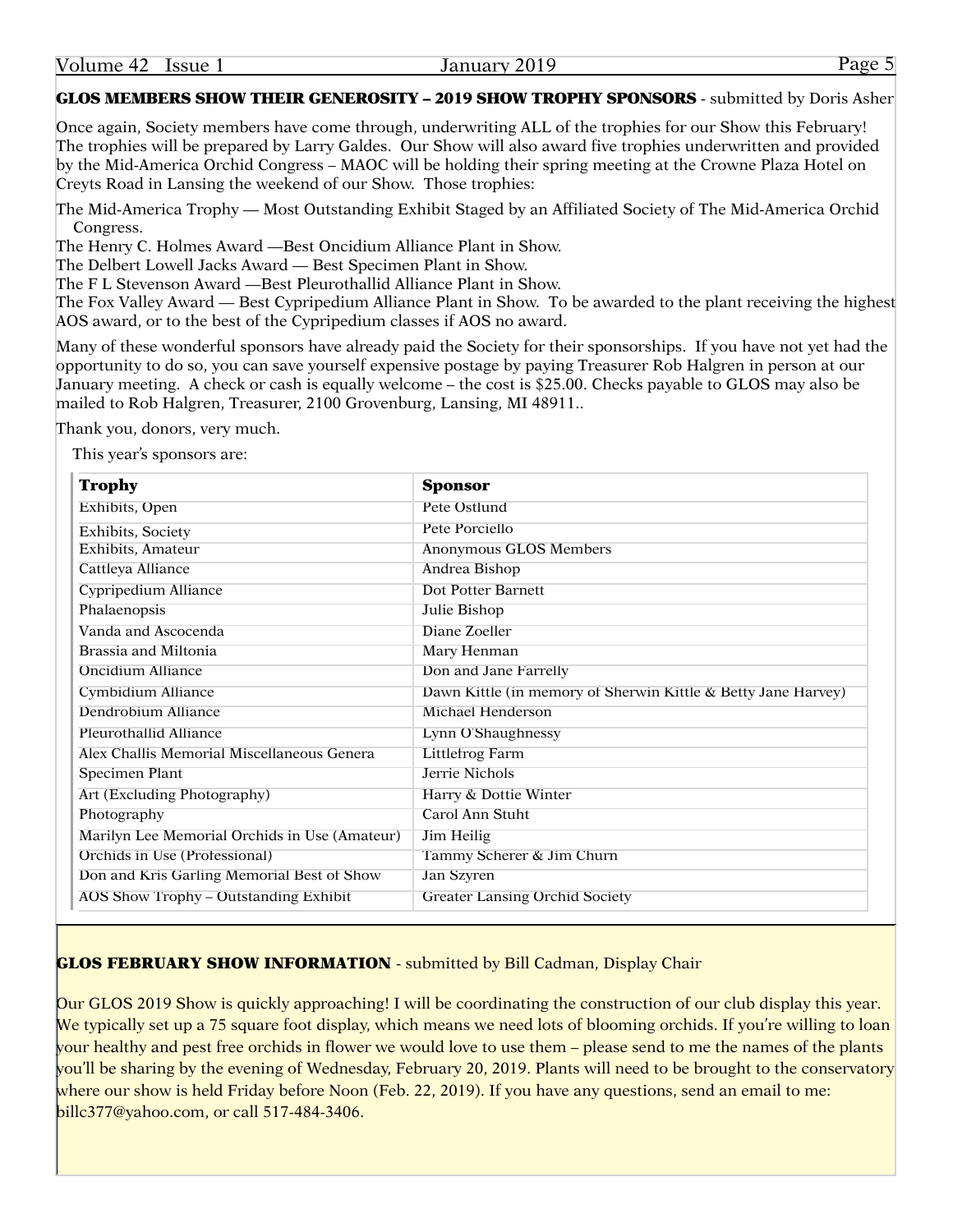# ORCHIDS AT THE MERIDIAN MALL FARMERS' MARKET

For the last six years on the Saturday before our Show, we have been setting up an information table at the Meridian Mall Farmers' Market. We have received great positive feedback from this event. Each year, we spoke to over a hundred people who tell us that they wanted to attend the Show after meeting us or that they attend the Show every year and are glad to learn this year's dates.

I have made arrangements to do this again this year from 10 am to 4 pm Saturday, February 16th, and I need more volunteers to help us for part or all of the Market's hours. You would not be alone at any time, as we have some volunteers already. It is great fun and we get to speak to a lot of the public about orchids – no experience necessary.

Also, if you have an unusual orchid that can make a great conversation starter, we could use it, too. It does not need to be show quality, just something to attract the shopper's eye. Call or email me if you can help.

Mike Underwood mike@<avi-sci.com> 989-224-9227

# USED ORCHID BOOKS/PERIODICALS WANTED

Do you have some orchid books or orchid periodicals that you no longer want? For several years now at our Orchid Show, we have sold numerous used books donated by various Society members. Visitors to the Show snap them up very quickly and, because the books are donated, the Society makes 100% profit. We use the orchid magazines as free giveaways to our visitors to encourage their joining our Society.

Because this service is so popular, we would like to offer inexpensive, used orchid books again at this February's Show. Since GLOS is an IRS not-for-profit 501(c)3 organization, you may deduct the value of the books and magazines you give us. The Treasurer will be happy to provide you a receipt for your gift.

Please consider giving such items at this January meeting to Doris Asher or to Christina Gregg Baker or to Mary Henman, the Co-Chairs of our Show's Information Table.

In addition, Mary and Christina will be "recruiting" at the January 19 meeting for volunteers to work the Information Table during the Show. Please look at your calendar for February 23 and 24 and see when you could devote two or three hours to staff that Table. No experience required! Christina/Mary will tell you everything that you need to know!

Doris Asher ([asherdoris44@gmail.com](mailto:asherdoris44@gmail.com); 517-332-0004) Christina Gregg Baker ([greggch25@gmail.com](mailto:greggch25@gmail.com); 810-986-5413) Mary Henman ([knigts@yahoo.com;](mailto:knigts@yahoo.com) 810-882-9092)

# WILL YOU CLERK FOR US?

We need clerks for ribbon judging at this year's February Show. Clerks assist the judging teams in finding the plants entered in the class, preparing the ribbons for the winning entries, placing the ribbons on the winners, and recording the winners in the Society's official record. Your time commitment is for Saturday morning, February 23rd, beginning at 7:30 a.m. (we provide a light breakfast), lasting until ribbon judging is concluded, about 11:00 a.m. We need thirty clerks. Some of our more knowledgeable clerks may be asked to serve as lay judges in order to get the ribbon judging concluded in a timely fashion. All clerks are invited to be the Society's guests at the Judges' Luncheon held at the Show at noon.

You do not need experience as a clerk in order to volunteer. We have written instructions for you, and will place you on a team with more experienced people. We want you to enjoy your first experience! This is a terrific opportunity to learn what judges are looking for in a prize-winning orchid.

In addition to help with the orchid judging, the judges evaluating the flower arrangements are looking for a clerk. If you are interested in helping with the "orchids-in-use"/arrangements clerking, please let me know that. Learn something different!

To date Doris has commitments from the following fifteen people to clerk: Dea Bishop, Michele Bridges, Jim Churn, Janis Erins, Michael Henderson, Anna Jullie, Bobbi Kilty (Art), Dawn Kittle, Pete Ostlund, Tammy Scherer, Jack Shumaker, Ioana Sonea, Chris Steele, Becky Thayer, and Mike Underwood.

Won't you consider joining them?

To volunteer or to ask questions, please contact Chair of Judging Activities Doris Asher at 517-332-0004 or e-mail [asherdoris44@gmail.com](mailto:asherdoris44@gmail.com). --Doris Asher

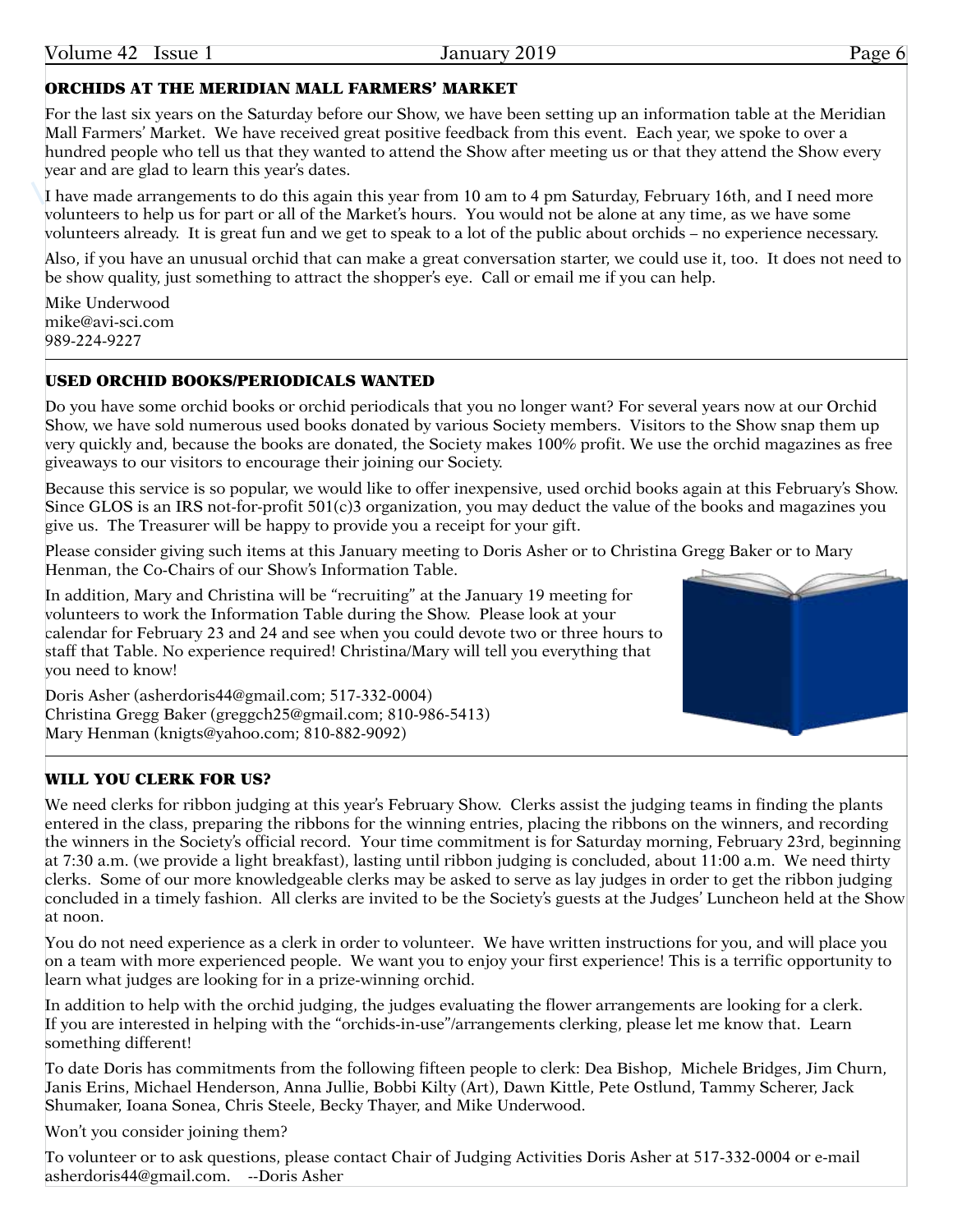# MINUTES OF NOVEMBER 17, 2018 GLOS GENERAL MEETING - submitted by Ioana Sonea, Secretary

Attendees: 28 members and one guest, Ed Corey.

Meeting called to order by President Dawn Kittle at 7:06pm.

- Announcement of a possible change of venue, due to an increase in the cost of reserving the hall at the current location (to \$100/meeting from \$50/meeting). The GLOS board will hold its December 6th meeting at the Unitarian Universalist Church, 5509 S Pennsylvania, Lansing at 7pm, to evaluate its suitability for future GLOS meetings. All are welcome to attend and provide an opinion.
- Postcards are available for distribution: please contact Doris Asher if you would like some.
- Saginaw Valley Orchid Society show on November 24-25: Ioana Sonea is collecting plants at her house. Set up will be done by Carol Ann Stuht, Pete Ostlund, Abby Skinner and Ioana Sonea, take down by Chris Steele, Pete Ostlund and Ioana Sonea (Rob Halgren offered to help as well).
- Pete Ostlund reported that GLOS show preparations are well under way. Please contact him if you'd like to volunteer: help is needed from Thursday at 5pm through to Sunday. Volunteers on Friday who help bring in plants for vendors and exhibitors often have the best choice of plants to buy!
- Mike Underwood is looking for volunteers to man a booth at Meridian Mall the Saturday before the show, to provide the public with some information about the upcoming event. This is a relaxed, low stress opportunity to meet the public and increase the visibility of the show and society.
- Mike Underwood is also looking for possible speakers during the Show: please let him know if you have an interest.
- Doris Asher announced that all trophies for the GLOS show have sponsors. Sponsors who have not yet done so should send their contributions (\$25/trophy) to Rob Halgren or to Doris Asher.
- Doris Asher invited all to attend the next Great Lakes Judging event December 15th at Matthei Garden in Ann Arbor. This is the annual holiday supper and auction: good food, good plants!
- Jerrie Nichols confirmed that the Grand Valley Orchid Society show is January 26 & 27 at the Meijer Gardens in Grand Rapids. Pete Ostlund, Carol Ann Stuht and Dot Barnett will set up and take down.
- Doris Asher then discussed the plants on the Display table, which included Rob Halgren's splendid Phragmipedium that had been awarded that same day.
- Dawn thanked the providers of tonight's refreshments (Pete Ostlund, Dawn Kittle, Jerrie Nichols, Ioana Sonea and Dottie Winter). Tammy Scherer, Jim Churn and Ioana Sonea will provide refreshments at the January 2019 meeting.

Starting at 7:30, Allen Black gave an excellent talk on Brassavola nodosa and its hybrids. His presentation included numerous gorgeous photographs of some of his own hybrids (some of which were available for purchase), and he provided many tips on culture and repotting.

After the talk, as members chatted or purchased plants from Allen Black, the Silent Auction and raffle were held. The meeting was adjourned at about 9pm.

# MID-AMERICA ORCHID CONGRESS IN LANSING

The Mid-America Orchid Congress is a unique orchid organization in that it is a consortium of orchid societies, rather than a club of people. Formed 59 years

ago in 1959 in St Louis, MO, the MAOC is comprised of about 55 societies from 17 states and the province of Ontario, Canada. The Congress meets twice a year, and this year they have decided to come to Lansing to take advantage of the GLOS Show.

Congress activities will take place in the Crowne Plaza Hotel (formerly, the Sheraton) on Creyts Road Friday evening, Saturday afternoon and evening, and Sunday morning, February 22-24, 2019. Registrants who are also American Orchid Society judges may sign up to help us judge our Show – hopefully, some MAOC registrants will shop at our vendors' tables!

If you can find time away from your responsibilities volunteering at our Show, you might enjoy Saturday's orchid lectures, the lively auction, and the evening banquet. Sunday's Affiliated Societies Breakfast is very worthwhile – we shall be discussing how to cope with the difficult member -- !

This meeting of the Congress requires no plane reservation – just a 15-minute drive from the Show site.

I can provide you with the registration form allowing a 25% discount to GLOS members and the complete schedule of Mid-America activities. Email or phone is fine: [asherdoris44@gmail.com;](mailto:asherdoris44@gmail.com) 517-332-0004.

# THE MID-AMERICA ORCHID CONGRESS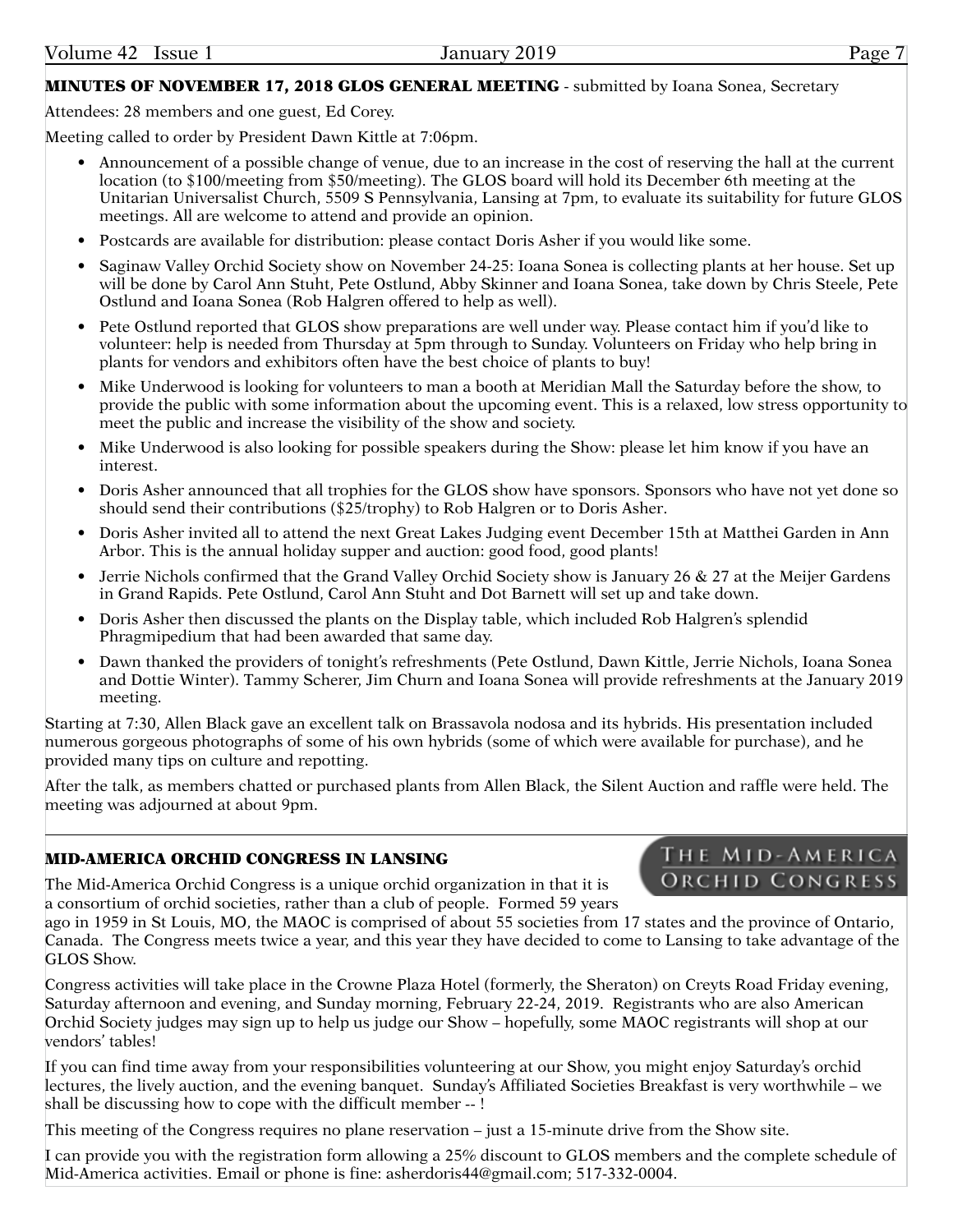# PREPARING PLANTS FOR ORCHID SHOWS - compiled by Dot Potter Barnett

- 1. Make sure that the plant is clean, and that you have removed unsightly dead leaves and bracts. Clean dusty leaves with soft cloth or paper towels, dipped in soapy water. Squeeze until just moist. Clean calcium deposits with: lemon juice, milk, or horticultural oil.
- 2. Be sure the pot is clean and the plant is stable in it.
- 3. Check plant for any sign of disease or insects. If you find insects, clean them out. Any sign of rot should also be removed and the area treated. If you think the plant is virused, don't submit it.
- 4. Staking is one of those tasks that should commence (but rarely does) early in the development of the flower spike. If staking is left too late the results can look rather peculiar, as flowers can be twisted out of position. To a large extent staking is now at the individual's discretion. The judges have the right to remove the stake if they so wish. As a general aesthetic comment, be sensible with your staking, and try to keep the stake shorter than the raceme of flowers it supports: this avoids the unsightly phenomenon of the 'tomato stake syndrome', a rich and varied forest of stakes, with the occasional flower.

By all means, use additional stakes and ties to help support your flowers and racemes while you transport them to the Show but remove the 'transport stakes' once you have the plant safely benched.

- 5. Plant labels should be clean and easy to read. If the plant is a hybrid and you know the parents, have the names on the tags. Be sure the tag is small enough to be hidden in the plant at set-up time.
- 6. Water your plants well the day before you bring them in because it will not be possible to thoroughly water them for the duration of the Show.
- 7. Label your box (es) with your name, and include a list of the plants you are sending to the show.
- Note: I like to place the plant's name & my initials on a piece of tape placed on the pot. I've seen situations where people who put up a display can't remember which plant is whose, especially if there are duplicates. And it is easier to return them to the correct owner at the end of the show. Julie Bishop has a good way of identifying her plants: She uses her own address labels on her pots.

# PLEASE SHARE THIS INVITATION WITH GLOS MEMBERS:

No new information, but we really are looking forward to our visit to Lansing and I hope GLOS members will be able to come to at least some of the Mid-America activities!

The Mid-America Orchid Congress cordially invites all members of the Greater Lansing Orchid Society to come to our Spring 2019 meeting in conjunction with the Greater Lansing Orchid Society show and sale, February 22- 24. Mid-America hasn't met in western Michigan in several years, and we're looking forward to it! To show our appreciation to GLOS and other orchid societies in the region, we're offering a special discounted registration (25% off!) to members of all orchid societies exhibiting in the GLOS show.

A registration form is attached, and online registration will be available soon on the Mid-America website, [www.](www.midamericanorchids.com) [midamericanorchids.com](www.midamericanorchids.com). Our schedule of events is also attached.

We encourage all Mid-America affiliated societies to send their representatives to the Lansing meeting, especially to the Affiliated Societies Breakfast and Mid-America Business Meeting on Sunday morning. Each affiliated society is entitled to send up to four voting delegates to the business meeting, but non-voting attendees are also welcome! This is a great way to learn more about Mid-America and the work it does on behalf of its affiliated societies.

Mid-America will offer two orchid talks on Saturday afternoon, starting at 2:00 PM. Our first speaker will be Dennis Whigham, a Senior Botanist at the Smithsonian Institution's Environmental Research Center and founding director of the North American Orchid Conservation Center (NAOCC). Dennis will update us on NAOCC's various projects and research as the group seeks to conserve the 200+ orchid species native to the US and Canada.

Our second Saturday afternoon speaker is Leon Glicenstein. Many of us have read Leon's articles in Orchids magazine or have heard his programs before, and know what a wealth of information he has to share! Leon will give a program on Habenarias, an increasingly popular orchid genus.

After the GLOS orchid show closes at 5:00 PM Saturday, Mid-America offers an evening of orchid fun beginning with the Mid-America auction. This entertaining event is Mid-America's primary fundraiser. Everyone is welcome, and we encourage you to bid generously! Following the auction we'll enjoy a Mexican buffet dinner (advance payment required) and Leon Glicenstein's orchid program on his travels in the cloud forests of Costa Rica.

continued on p.10

THE MID-AMERICA **ORCHID CONGRESS**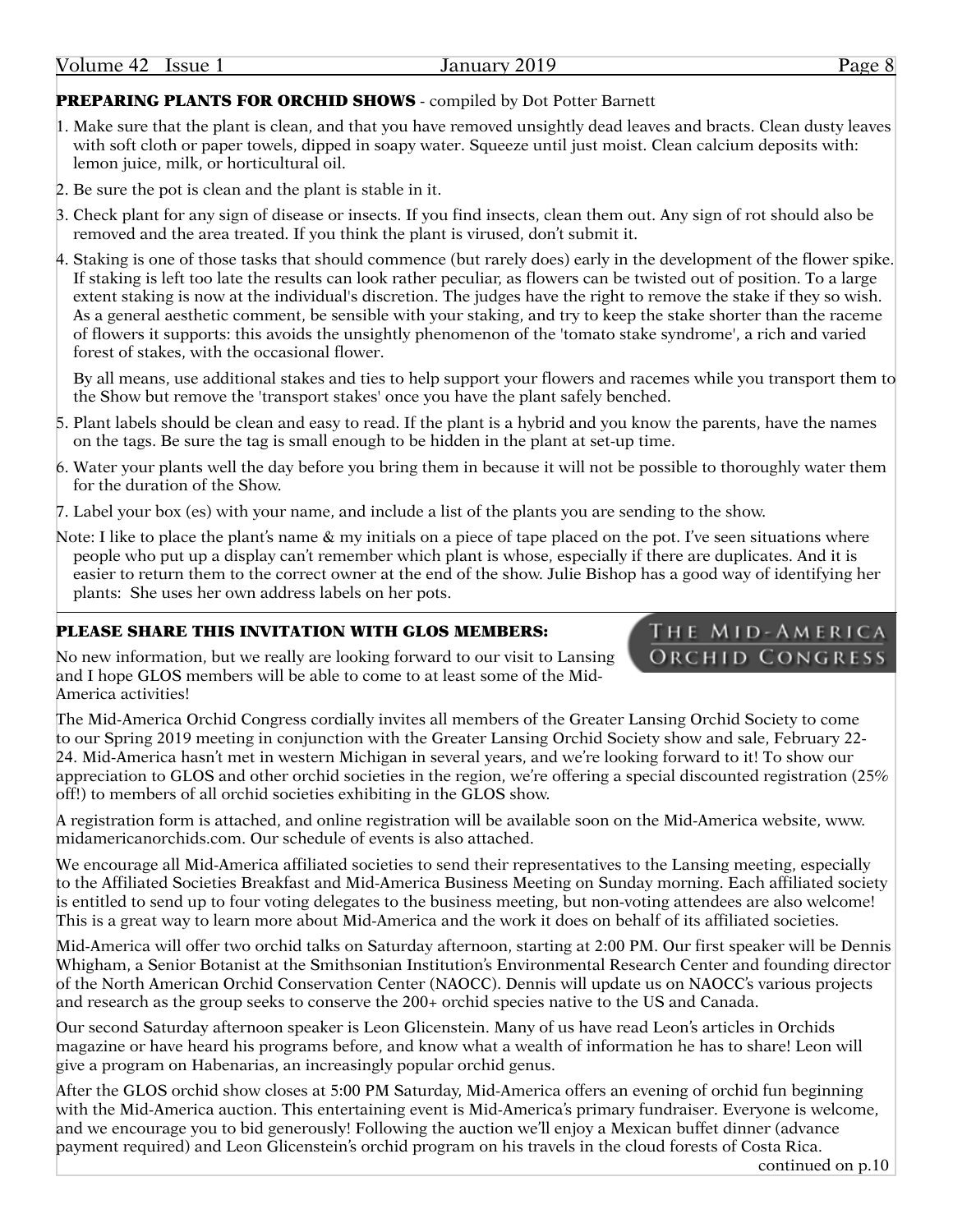# **SAGINAW VALLEY ORCHID SOCIETY SHOW REPORT** - submitted by Ioana Sonea

Nine members contributed 27 orchids for the display, representing a wide variety of beautiful blooming plants. Pete Ostlund brought his and Dot's plants directly to Saginaw, as did Chris Steele; the other plants were collected at Ioana Sonea's home.

Mary Dee Sist very generously loaned GLOS her new Transit van, which made transporting all the supplies and many of the plants very easy. The well-wrapped plants traveled easily in the spacious van, safely braced so they would not move about.

Pete Ostlund, Carol Ann Stuht, Abby Skinner and Ioana Sonea set up the 50 sq ft display (we were a good team!!), and I guess the AOS judges liked it as much as we did: it received an AOS Show Trophy award with 83 points. Some of us were able to browse the vendors'



offerings while waiting for the registration office to give us the registration tags.

Dot Barnett's beautiful pink Maxillaria scalariformis received 2 trophies, Best in Show and Miscellaneous Alliance classs 89-100. Her spectacular Paph Shin-Yi Hawk received an AM/AOS award with 83 points as well as the Mem Edith Giesler Best Paphiopedium trophy. Carol Ann Stuht's lovely and fragrant Cat. Featherrae 'Paradise' was awarded an AOS HCC with 78 points.

Plant awards as follows: GLOS Display AOS Show Trophy Dot Barnett •Maxillaria scalariformis 1st class 94 + 2 trophies +Best in show + 2nd Class 101 •Paph Shin-Yi Hawk 1st Class 34a + trophy + 1st Class 101 • Paph lowii var. album 1st class 28, pulled for AOS Judging •Den Regal Vista 2nd class 87 •Bc Jenosa 2nd class 19 •Onc Sweet Sixteen 'Prepossessed' 2rd class 74 Carol Ann Stuht •Cat Featherrae 'Paradise' 1st class 24 • Bcd Gilded Tower 'Magic Maze' 3rd class 70 •Watercolor 'Paph Orpheus 'Pink Show' 1st and Special Award class 103 Pete Ostlund • Encyclia vitellina 1st class 10 •Cat cernua 2nd class 14 •Bct Punakea 'Lee' 2nd class 17 • Rth (C Florence Lin x Rth Star Fire) 3rd class 23 •Ctn Hunabu Sunset 3rd class 23 •Phrag Cardinale 'Birchwood' 3rd class 42 •Paph (Snowbird x fairieanum) 3rd class 36 Julie Bishop •Bc Marg Putnam 2nd class 20, pulled for AOS judging Ioana Sonea • Cym munroanum 1st class 81 Ewen Todd • Paph Fairly Sauced 2nd class 36 Mary Dee Sist •Phal no ID 2nd class 52 •Vanda no ID 3rd class 63a Chris Steele •Rth (Ctt Spring Fires x Rth Al Thanhauser) 2nd class 21 Tammy Scherer •Ons Wildcat 'Bobcat' 2nd class 76

•Aliceara Ysabella 3rd class 76

Photo courtesy of Lynn O'Shaughnessy

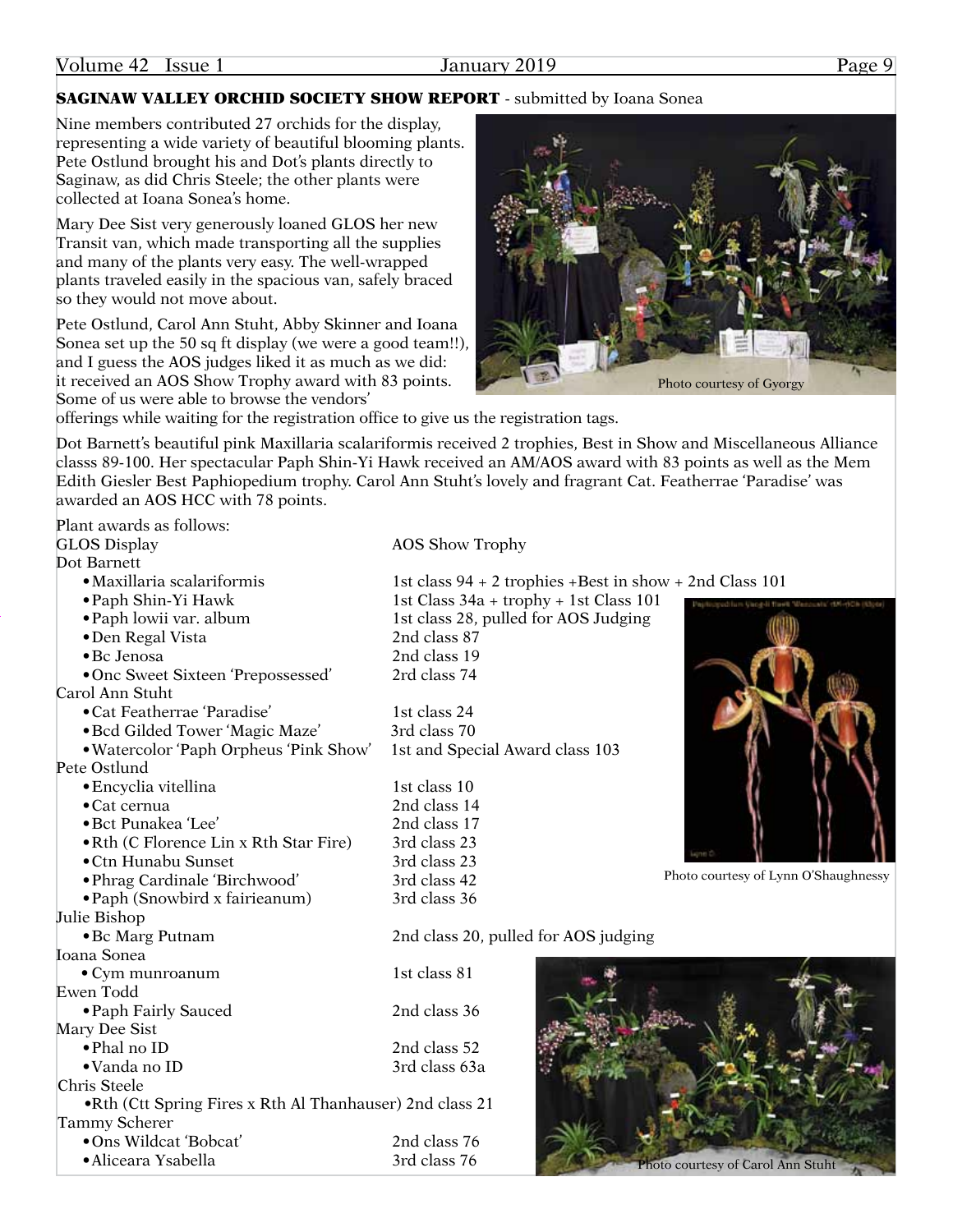| Volume<br>2019<br>$A9^{\prime}$<br><b>January</b><br>lssue<br>$\leftarrow$<br>−∠ |
|----------------------------------------------------------------------------------|
|----------------------------------------------------------------------------------|

# FEBRUARY 23-24, 2019 GLOS ORCHID SHOW UPDATE - submitted by Pete Ostlund, Show Chair

The dates for our 36th orchid show are February 23 -24, 2019. Although planning for the show is in good shape, we could use your help during the show. In this newsletter you'll read how you can help with the information table, hospitality, the Meridian Mall Farmers Market outreach effort, or by providing your blooming orchids for the GLOS display. But there are other ways you can help make our show a success. The individuals on the Show Planning Committee (see below) may seek your help, or if you have a particular interest in their activity, feel free to contact them.

For general show support, the following activities need your help:

- Thursday night set up (starts at 5:30 PM, ends in an hour or 2 for most activities). We have tables delivered and set up according to the layout we supply. But we could use help putting the final touches on the table arrangement, attaching skirting to the tables and covering them with tablecloths, getting ready for art, orchids-in-use and other displays, and hanging backdrops.
- Friday 9 AM to 8 PM –we set up our GLOS display, help vendors and societies move their orchids and material into the building, and prepare for judging by registering all the orchids and exhibits in the Show. Friday night dinner is provided to all the workers at 6 PM, with much of the food provided by volunteers.
- Sunday at 4:00 PM the show closes we disassemble everything in a matter of a couple hours, help vendors and societies move their material into their vehicles and get on their way home, and do some cleanup of the display area and the vendor's area. We're usually done by 6:00 PM.

Please contact me ([p.ostlund@yahoo.com](mailto:p.ostlund@yahoo.com) / 517-449-5248) if you're able to help on Thursday night with set up, Friday afternoon moving vendors and societies into the building, or with Sunday tear down.

The Show Planning Committee consists of the following members:

- AOS Judging Lynn O'Shaughnessy
- Art Exhibits, Orchid-Related Carol Ann Stuht
- Classes for Public Mike Underwood
- Flyer/Handouts Dot Potter Barnett
- GLOS Exhibit Bill Cadman
- Hospitality Teresa Fowle
- Information Table/Membership Christina Gregg/ Mary Henman
- Judging Activities/Registration Doris Asher
- Kids' Corner Diane Zoellner/Michael Bukala
- MSU Liaison Ioana Sonea
- Orchids-in-Use Competition Jenny Bond and Sue Wittick
- Parking Permits/Signage Ioana Sonea
- Publicity (not TV) Ioana Sonea
- Television Publicity Pete Porciello
- Vendor and Exhibitor Liaison Pete Ostlund

### MID-AMERICA ORCHID CONGRESS INVITATION, continued

# THE MID-AMERICA **ORCHID CONGRESS**

Mid-America activities will conclude Sunday morning with the Affiliated Societies Breakfast (advance payment required) and Mid-America business meeting. The discussion topic for the breakfast will be "How Do You Handle Difficult or Inappropriate People in Your Society?" These breakfast discussions always offer helpful ideas for every orchid society!

Mid-America meetings and speakers will be at the Crowne Plaza Lansing West, 925 S. Creyts Rd., Lansing, MI 48917. The orchid show is a 15 minute drive away at the Michigan State University Plant and Soil Sciences Building, 1066 Bogue Street, East Lansing, MI 48824. Mid-America has reserved a block of rooms at the Crowne Plaza at a group rate of \$129 plus tax (Available until February 1st. Call the hotel at 877-322-5544 or reserve online. Use Group Code MAO to make your reservation).

Thanks, Beth Martin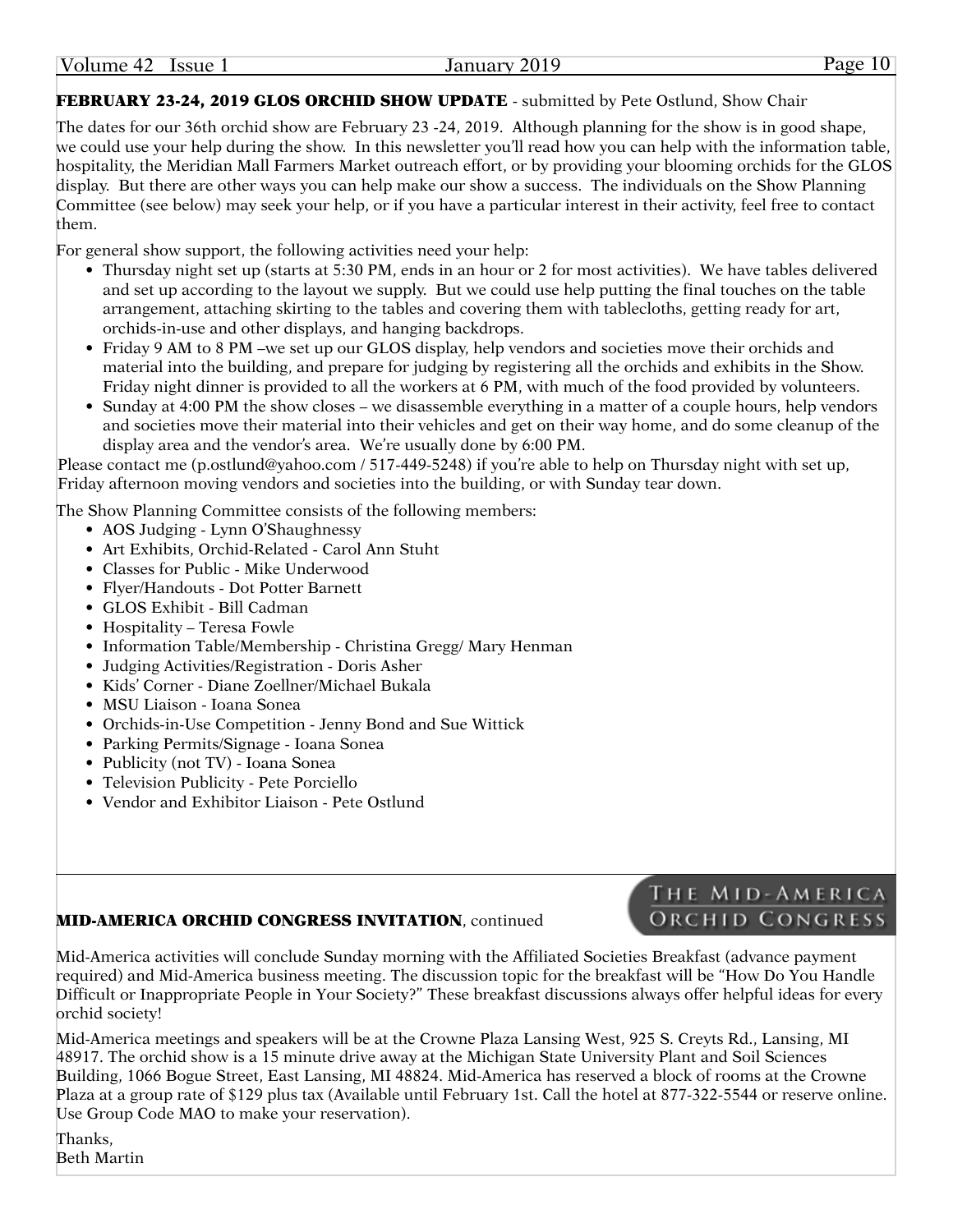

GLOS Web Site: [https://greaterlansingorchidsociety.com](http://greaterlansingorchidsociety.com) Facebook [https://www.facebook.com/Greater-](https://www.facebook.com/Greater)Lansing-Orchid-Society-202834892618/

# **From Chris Steele:**

The website store is now open:<https://phalaropa.com>/ I offer three different polyester mount designs with a variety of faux fur selections. GLOS members have been so helpful and supportive of me, I would like to offer a discount to all members. At <phalaropa.com>you will be given a 20% discount at checkout when you enter the coupon code "GLOS".

Members might also be interested in looking at my other website, [https://wallplants.com/](https://wallplants.com) where I give more information about growing on polyester and show pictures of orchids growing in poly planters I have made.

The Grand Valley Orchid Society's 21th Annual Orchid Show held at Frederik Meijer Gardens & Sculpture Park



### **→ ATTENTION GLOS MEMBERS:**

Now is the time to plan and create an art/photography entry for our February show. Don't be shy. This is your show! Contact me, Carol Ann Stuht, for specific information:

 517-651-6494 [castuht@gmail.com](mailto:castuht@gmail.com)